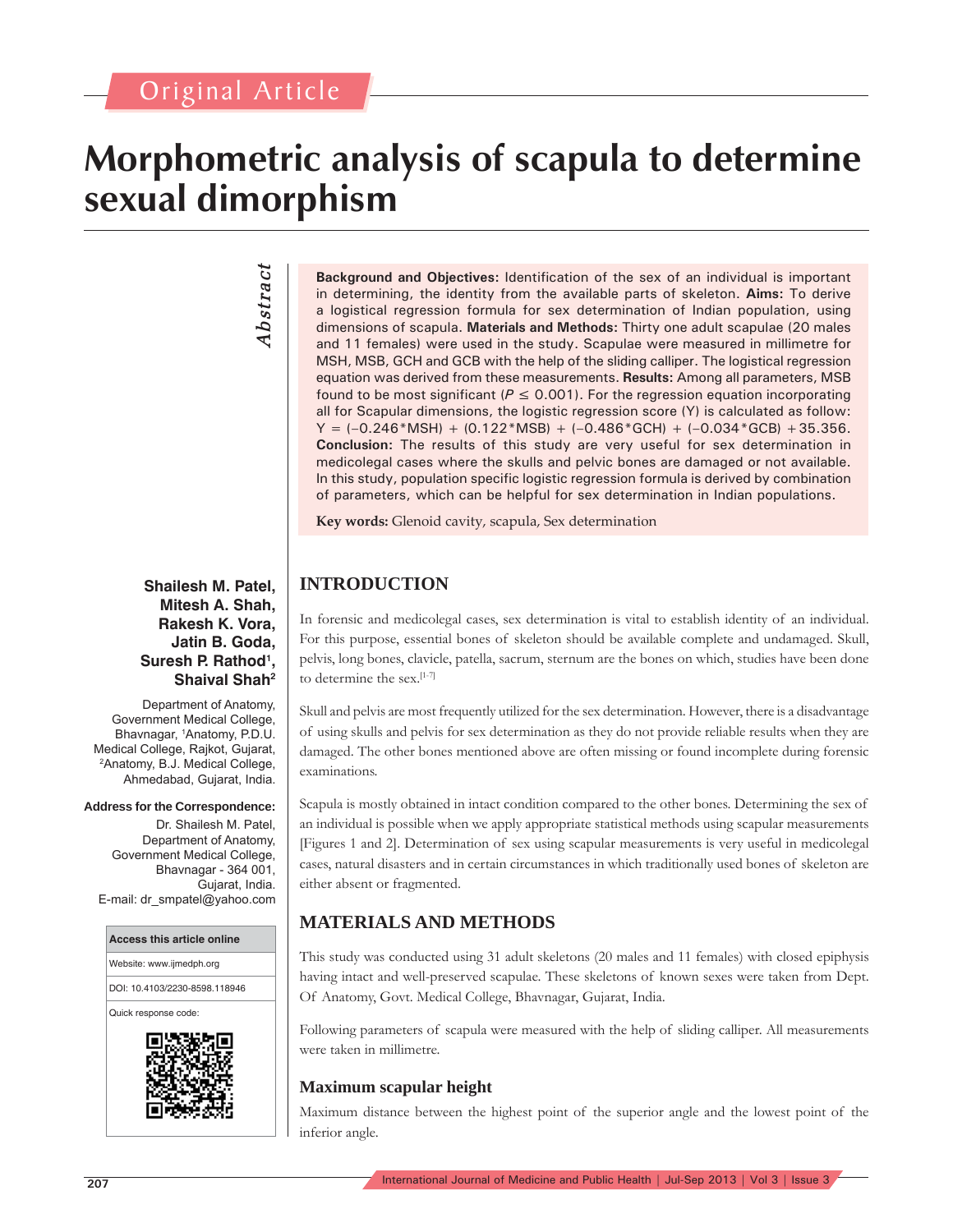#### **Maximum scapular breadth**

Maximum distance between the point on the longitudinal axis of the glenoid cavity and the point on the prolongation of the inferior boundary of the dorsal margin of the spine.

#### **Glenoid cavity height**

Maximum distance from the inferior point of the glenoid margin to the most prominent point of the supraglenoid tubercle.

#### **Glenoid cavity breadth**

Maximum breadth of the articular margin, perpendicular to the glenoid cavity height.

Data are statistically analyzed and results are tabulated.



**Figure 1:** Method of measurement of Scapular length and breadth. a=maximum scapular height, b=maximum scapular breadth

Descriptive statistics were calculated, and a student t-test for equal variances was applied to assess the difference between the means of the male versus female groups.

# **RESULTS**

Table 1 shows mean of the MSH, MSB, GCH and GCB, their standard deviation, standard error mean, *t*-value and *P* value for both males and females. There was a highly significant difference (*P* < 0.001) between male and female for the mean value of all measurements except GCB. So it indicates the existence of strong sexual dimorphism in scapula.

With the help of SPSS software, the logistical regression equation was derived from stepwise method which is shown in Table 2. By



**Figure 2:** Method of measurement of the Glenoidal length and Glenoidal breadth

| Table 1: Descriptive statistics for the measurement of the MSH, MSB, GCH and GCB in Male and Female |            |              |          |                |                 |         |         |  |  |  |
|-----------------------------------------------------------------------------------------------------|------------|--------------|----------|----------------|-----------------|---------|---------|--|--|--|
|                                                                                                     | <b>Sex</b> | $\mathsf{n}$ | Mean     | Std. deviation | Std. error mean | t value | P value |  |  |  |
| <b>MSH</b>                                                                                          | Male       | 40           | 136.0342 | 11.49134       | 1.81694         | 5.812   | 0.000   |  |  |  |
|                                                                                                     | Female     | 22           | 119.6327 | 8.81377        | 1.87910         |         |         |  |  |  |
| <b>MSB</b>                                                                                          | Male       | 40           | 100.6710 | 8.51321        | 1.34606         | 3.673   | 0.001   |  |  |  |
|                                                                                                     | Female     | 22           | 93.5173  | 4.38883        | 0.93570         |         |         |  |  |  |
| <b>GCH</b>                                                                                          | Male       | 40           | 34.6398  | 3.59028        | 0.56767         | 4.136   | 0.000   |  |  |  |
|                                                                                                     | Female     | 22           | 31.2873  | 1.64449        | 0.35061         |         |         |  |  |  |
| <b>GCB</b>                                                                                          | Male       | 40           | 23.895   | 2.2904         | 0.3622          | 2.572   | 0.013   |  |  |  |
|                                                                                                     | Female     | 22           | 22.220   | 2.7295         | 0.5819          |         |         |  |  |  |
|                                                                                                     |            |              |          |                |                 |         |         |  |  |  |

MSH=Maximum scapular height, MSB=Maximum scapular breadth, GCH=Glenoid cavity height, GCB=Glenoid cavity breadth

| Table 2: Logistic regression equation and stepwise function analysis |                      |        |                     |          |                        |              |  |  |  |  |
|----------------------------------------------------------------------|----------------------|--------|---------------------|----------|------------------------|--------------|--|--|--|--|
| Variable                                                             | <b>B</b> coefficient | S.E.   | <b>Significance</b> | Exp(B)   | 95.0% C.I. for EXP (B) |              |  |  |  |  |
|                                                                      |                      |        |                     |          | Lower                  | <b>Upper</b> |  |  |  |  |
| <b>MSH</b>                                                           | $-0.246$             | 0.083  | 0.003               | 0.782    | 0.664                  | 0.921        |  |  |  |  |
| <b>MSB</b>                                                           | 0.122                | 0.090  | 0.176               | 1.130    | 0.947                  | 1.349        |  |  |  |  |
| <b>GCH</b>                                                           | $-0.486$             | 0.310  | 0.117               | 0.615    | 0.335                  | 1.130        |  |  |  |  |
| <b>GCB</b>                                                           | $-0.034$             | 0.243  | 0.889               | 0.967    | 0.601                  | 1.555        |  |  |  |  |
| Constant                                                             | 35.356               | 10.800 | 0.001               | 2.263E15 |                        |              |  |  |  |  |

MSH=Maximum scapular height, MSB=Maximum scapular breadth, GCH=Glenoid cavity height, GCB=Glenoid cavity breadth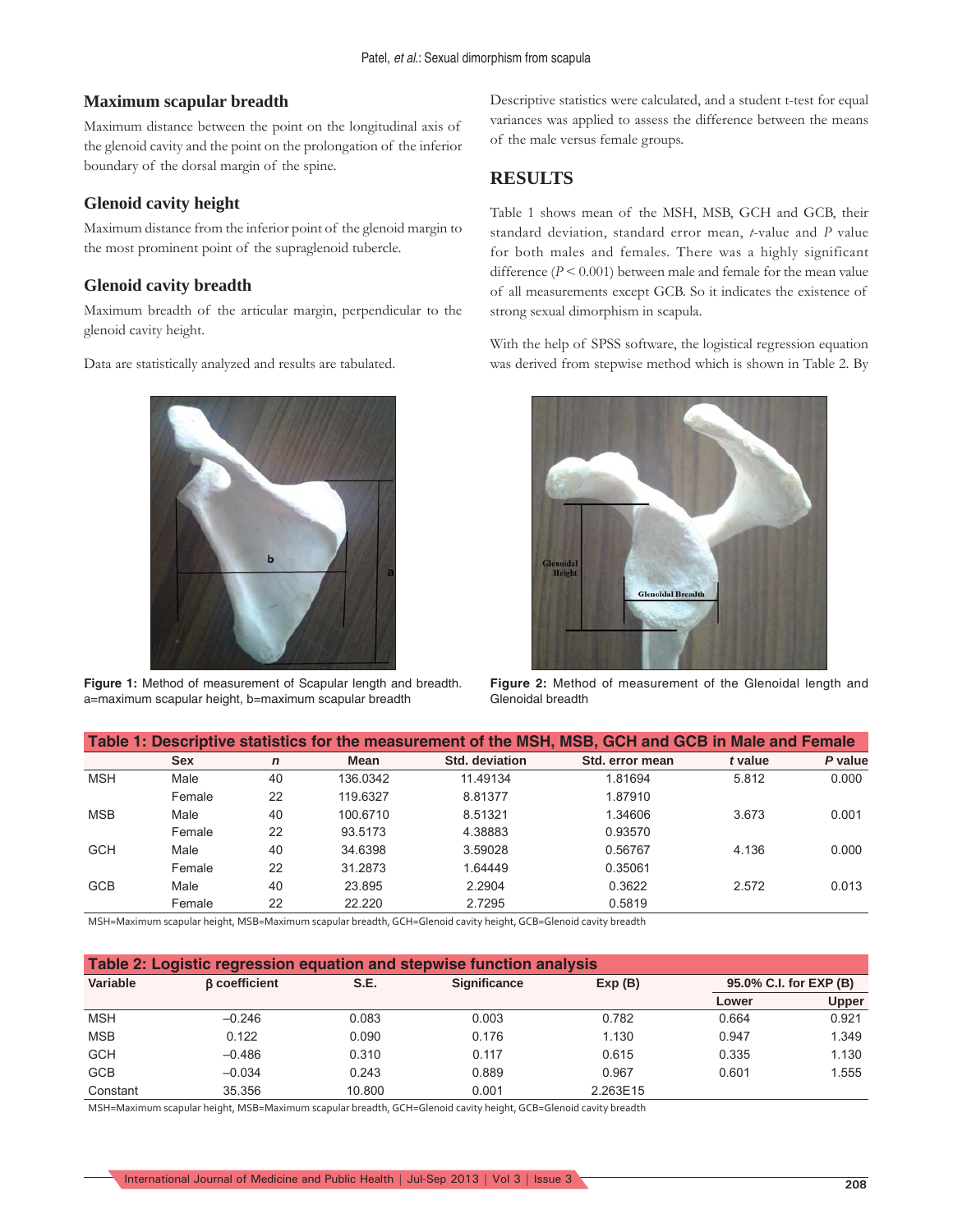multiplying the value of each dimension with its corresponding coefficient ( $\beta$  coefficient) and adding the products together along with the appropriate constant, the sex of a specimen can be determined. For the regression equation incorporating all for Scapular dimensions, the logistic regression score (Y) is calculated as follow:

 $Y = (-0.246 * MSH) + (0.122 * MSB) + (-0.486 * GCH) + (-0.034$  $* GCB + 35.356$ 

The accuracy for the Univariate regression equation for MSB is highest and most significant Figure 3.

# **DISCUSSION**

After taking measurements of scapula described in materials and methods section, the resulting data of measurement was subjected to logistic regression analysis in order to develop population specific standards for sex determination as described in results section.<sup>[8]</sup> The derived regression equations yielded correct classification accuracy rates. Therefore, scapula is having a great importance in gender identification of unknown person in Indian population. As mentioned, among all the 4 parameters, scapular breadth was most significant.

Dabbs G. reported 84 -88% accuracy using maximum length of scapula, maximum length of scapular spine, breadth of infraspinous body, height and breadth of the glenoid fossa.<sup>[9]</sup> P. James Macaluso Jr. Reported 88.3% success rate for area of the glenoid fossa and 85.8% success rate for glenoid fossa breadth.<sup>[10]</sup> Y Scoltz found >91% accuracy for female and >95% accuracy for male in his study.[11] Ozer reported 82.9% -95% accuracy with highest accuracy for maximum scapular breadth.[12]

Previous studies suggested that use of multiple variables give higher accuracy compared to the studies using single variable. The formula obtained using four variables (MSH, MSB, GCH, GCB) was highly reliable. It has to be kept in mind that sometimes it is possible that all the measurements are not available if the scapula is not intact. Because the mean scapular breadth measurements show highest accuracy rates amongst all the four parameters measured in the study, it may be having a great importance considering scapula an easily fragmented bone. It is to mention that MSB showed more reliable values over other parameters.

The current study yielded that, accuracy of sex determination from scapula can be improved by deriving logistic regression score (Y) from 4 scapular measurements. Among the four measurements, MSB is the most significant parameter. Findings of this study are comparable to the findings of other studies utilizing the scapular measurements. This study confirmed that scapula has high value of accuracy to determine gender in Indians.

### **CONCLUSION**

The results of this study are very useful for sex determination in forensic anthropological and medicolegal cases where skull and



**Figure 3:** Comparison of MSH, MSB, GCH and GCB in male and female

pelvic bones are unavailable or damaged. The present study has confirmed that gender can be determined with high accuracy by use of scapular measurements. Accuracy of sex determination can be improved by obtaining logistic regression score (Y) from four scapular measurements (MSH, MSB, GCH and GCB). The present study confirmed that MSB alone as well as combination of all four parameters are good discriminators. In this study, population specific logistic regression formula is derived which is helpful for sex determination in Indians.

# **ACKNOWLEDGMENT**

We gratefully acknowledge to Dr. Vikash Doshi, Assistant Professor, Dept. of PSM, Govt. Medical College, Vadodara, for support and statistical assistance.

#### **REFERENCES**

- 1. Singh G, Talwar I. Morphometric analysis of foramen magnumin human skull for sex determination. Hum Biol Rev 2013;2:29-41.
- 2. Pal GP, Bose S, Choudhary S. Reliability criteria used for sexing of hip bones. J Anat Soc India 2004;53:2.
- 3. Richman EA, Mitchel ME, Schulter-Ellis FP, Corruccini RS. Determination of sex by Discriminant function analysis of postcranial skeletal measurements**.** J Forensic Sci 1979;24:159-67.
- 4. Haque MK, Mansur DI, Krishnamurthy A, Karki R, Sharma K, Shakya R. Morphometric Analysis of clavicle in Nepalese population. Kathmandu Univ Med J. 2011;9:193-7.
- 5. Akhlaghi M, Sheikhazadi A, Naghsh A, Dorvashi G. Identification of sex in Iranian population us**i**ng patella Dimensions. J Forensic Leg Med 2010;17:150-5.
- 6. Arora AK, Gupta P, Mahajan S, Kapoor SS. Significance of Sacral index in estimation of sex in sacra of cadavers in Punjab. J Indian Acad Forensic Med 32 (2),2010;104-7.
- 7. Mukhopadhyay PP. Determination of Sex from Adult Sternum by Discriminant Function Analysis on Autopsy Sample of Indian Bengali Population: A New Approach. J Indian Acad Forensic Med 32 (4), 2010; 321-4.
- 8. Macaluso PJ Jr. Sex discrimination from the acetabulum in a twentieth-century skeletalsample from France using digital photogrammetry. Homo 2011;62:44-55.
- 9. Dabbs G. Sex determination using the scapula in New Kingdom skeletons from Tell El-Amarna. Homo 2010;61:413-20.